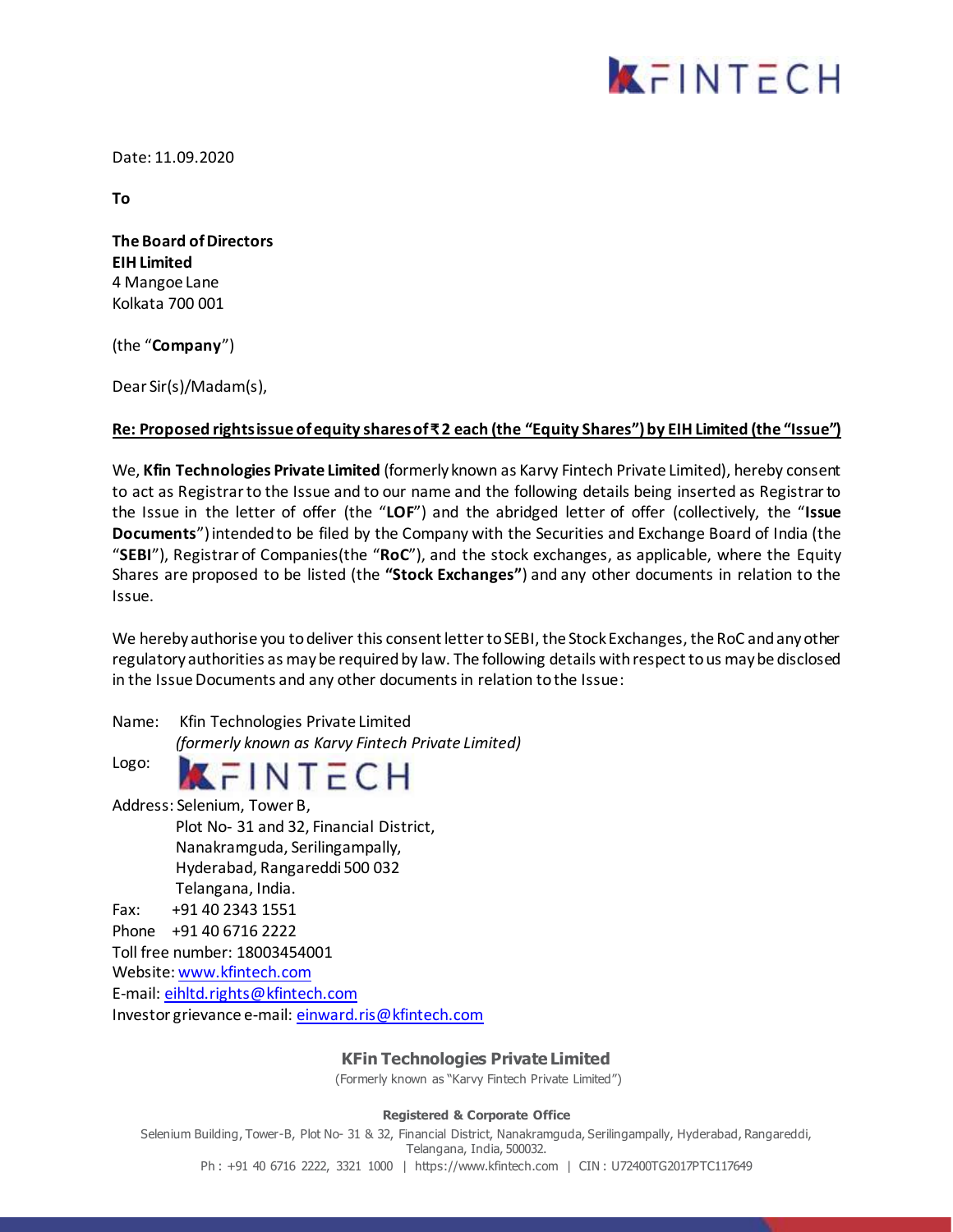

Contact Person: M. Murali Krishna SEBI Registration No.: INR000000221 CIN: U72400TG2017PTC117649

We enclose a copy of our registration certificate as **Annexure A**, and our declaration regarding our registration with SEBI in the required format as **Annexure B**. We also certify that our registration is valid as on date and that we have not been prohibited by SEBI from acting as an intermediary in capital market issues. We also confirm that we have not been debarred from functioning by any regulatory authority. We further confirm that the above information in relation to us is true and correct.

We confirm that we will immediately communicate any changes in writing in the above information to the lead manager to the Issue (the **"Lead Manager"**) until the date when the Equity Shares allotted and transferred in the Issue, commence trading on the Stock Exchanges. In the absence of any such communication from us, the Lead Manager and the legal advisor can assume that there is no change to the above information until the Equity Shares commence trading on the Stock Exchanges pursuant to the Issue.

This consent letter is for information and for inclusion (in part or full) in the Issue Documents or any other Issue related material, and may be relied upon by the Company, the Lead Manager and the legal advisor appointed in relation to the Issue.

All capitalized terms used herein and not specifically defined shall have the same meaning as ascribed to them in the Issue Documents.

Yours faithfully For and on behalf of Kfin Technologies Pvt Ltd.

Mussolen

Name: M Murali Krishna Date: 11.09.2020

**Encl:** As above

CC:

**Ambit Capital Private Limited** Ambit House 449 Senapati Bapat Marg Lower Parel Mumbai 400 013

### **KFin Technologies Private Limited**

(Formerly known as "Karvy Fintech Private Limited")

#### **Registered & Corporate Office**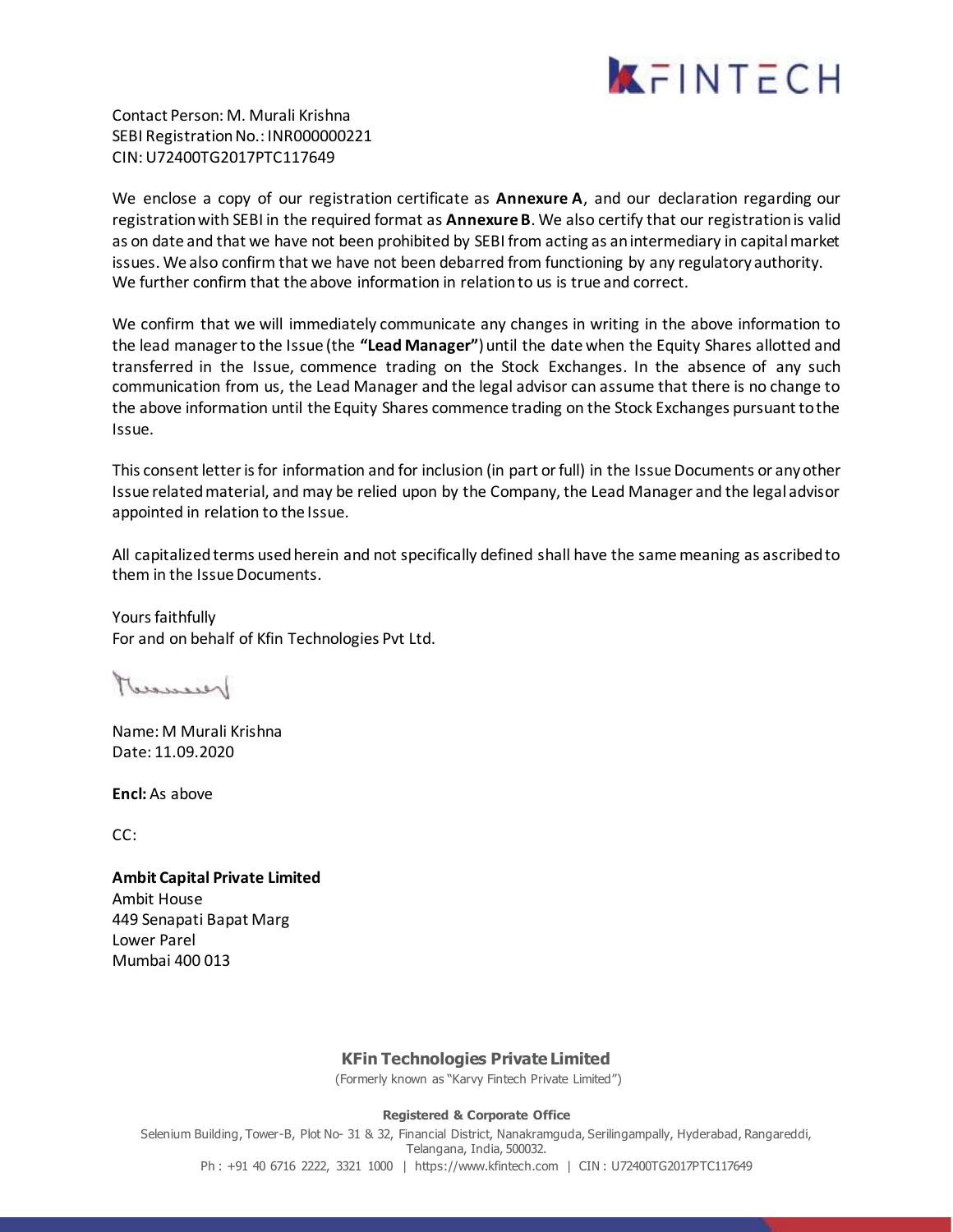

**Khaitan & Co** Ashoka Estate, 12th Floor 24 Barakhamba Road, New Delhi 110 001 Delhi, India

## **KFin Technologies Private Limited**

(Formerly known as "Karvy Fintech Private Limited")

#### **Registered & Corporate Office**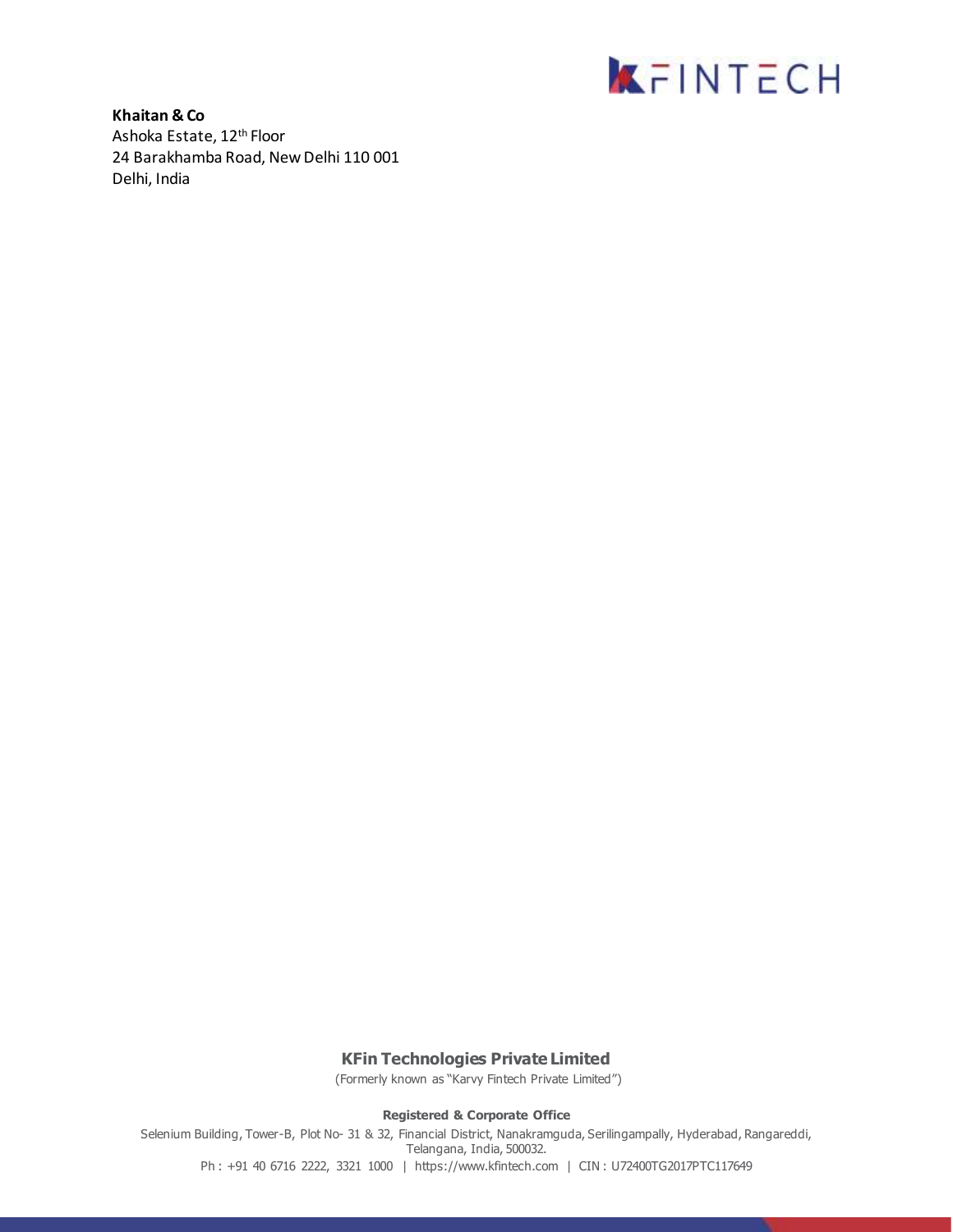

#### **Annexure A**

We hereby confirm that as on date the following details in relation to our registration with the Securities and Exchange Boar d of India as a Registrar to the Offeris true, correct, adequate and not misleading:

|                  | <b>Registration Number</b>                                                           | INR000000221   |
|------------------|--------------------------------------------------------------------------------------|----------------|
|                  |                                                                                      |                |
| 2.               | Date of registration/Renewal of registration                                         | Jul 15, 2019   |
|                  |                                                                                      |                |
| 3.               | Date of expiry of registration                                                       | Permanent      |
|                  |                                                                                      |                |
| $\overline{4}$ . | If applied for renewal, date of application                                          | Not Applicable |
|                  |                                                                                      |                |
| 5.               | Any communication from SEBI prohibiting the entity from acting<br>as an intermediary | Not Applicable |
|                  |                                                                                      |                |
| 6.               | Any enquiry/investigation being conducted by SEBI                                    | Not Applicable |
|                  |                                                                                      |                |
|                  | Details of any penalty imposed by SEBI                                               | Not Applicable |

### **KFin Technologies Private Limited**

(Formerly known as "Karvy Fintech Private Limited")

#### **Registered & Corporate Office**